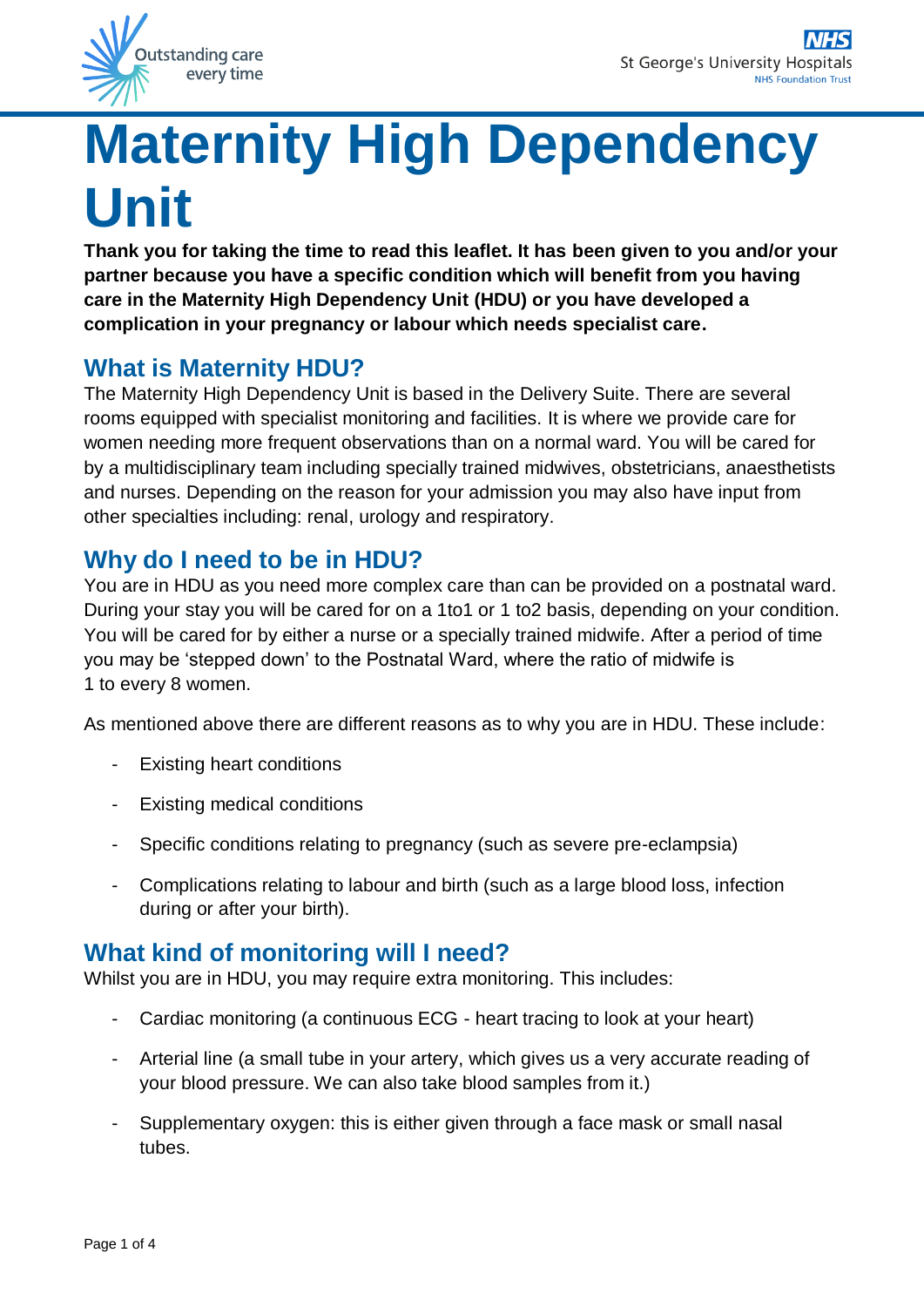- NG tube (a tube that passes through your nose to your stomach. It empties your stomach contents if you are being very sick).

For some women it may be safer for them to have HDU care during their labour or induction process. We therefore have CTG monitors which look at your baby's heart rate and ensure their wellbeing.

We know that the additional monitoring can seem frightening, but it is there to make sure you receive the best possible care. Please feel free to ask your midwife/nurse if you do not understand what something is for.

#### **Can my partner stay with me?**

During Covid-19, our guidance is that partners can stay from 10am-6pm after the birth. However we recognise that if you are unwell, it is beneficial for you to have your partner with you and to help with caring for your baby and we will accommodate your partner staying outside of these hours. You may also live far away and it is not feasible for your partner to go home. We strongly recommend they stay in the on-site hotel 'The Pelican', as we do not have amenities for them and this will enable they can also get some rest [www.pelican-london.com](http://www.pelican-london.com/)

### **Can my baby stay with me?**

Yes, if your baby is well enough. Sometimes if your baby is born early or they have other conditions they may need to be cared for in the Neonatal Unit. This is true even if you are on Postnatal Ward. If your baby is with you then the midwives will encourage you to look after your baby as much as possible, and can also help you with establishing breastfeeding. If your baby is in the neonatal unit, the nurses and midwives will help you see them. There is a fridge available for the storage of expressed colostrum and formula feeds

## **What do I need to bring with me?**

If you are having a planned admission to HDU, please bring with you all your normal items for labour, birth and postnatal. We strongly recommend having a small toiletries bag, with toothpaste, toothbrush, face-wipes, hairbrush etc. Even if you are unwell, there are many proven benefits both physically and psychologically to maintaining independent self-care. It is also a good idea to bring in your own clothes.

If you wish, you may bring your own food or your partner may bring some in. Please feel free to bring in Bluetooth speakers and your own music. It can be quite busy in the unit so some earplugs and an eye mask could be helpful too so that you can get better sleep.

## **How long do I need to stay in HDU?**

This depends on the reason for your admission, and your clinical condition. Your midwife will keep you updated on this. Sometimes, you may have a pre-existing plan in place to spend a specified amount of time in HDU post-delivery. At the appropriate time, you will be stepped down to the postnatal ward. Sometimes it is possible to go home directly from HDU.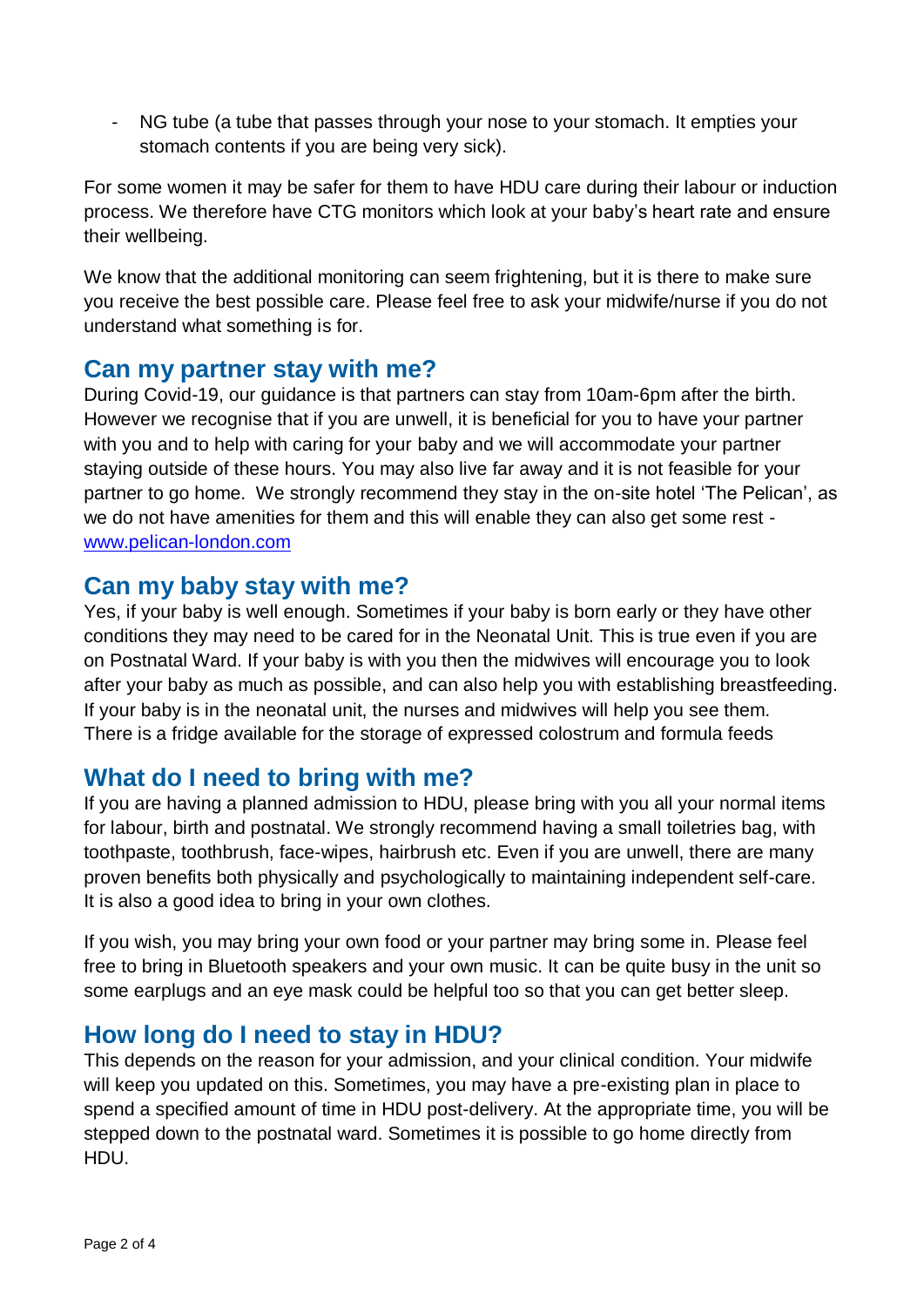## **Will there be any follow up?**

You may feel upset, worried or anxious in the weeks and months after your HDU admission. This can be a normal response to a frightening event and may pass with time. However, if you feel they are very distressing or interfering with your day to day life **we highly recommend** you speak to somebody about them.

- Birth reflections service an opportunity to discuss your birth with our Professional Midwifery Advocate (pma@stgeorges.nhs.uk).
- If you had an unexpected admission to HDU (for example for significant blood loss, or infection) you will be followed up by our high risk obstetricians and an appointment will be sent to you.
- You can self-refer at any time to 'IAPT' (Improving Access to Psychological Therapies).

These services are specific to each borough and offer a range of talking therapies.

If you feel this may be beneficial to you and you are still an inpatient, you can ask your midwife to help fill out a referral form.

**For more information leaflets on conditions, procedures, treatments and services offered at our hospitals, please visit www.stgeorges.nhs.uk**

#### **Additional services**

#### **Patient Advice and Liaison Service (PALS)**

PALS can offer you on-the-spot advice and information when you have comments or concerns about our services or the care you have received. You can visit the PALS office between 9.30am and 4.30pm, Monday to Friday in the main corridor between Grosvenor and Lanesborough wings (near the lift foyer).

**Tel:** 020 8725 2453 **Email:** pals@stgeorges.nhs.uk

#### **NHS Choices**

NHS Choices provides online information and guidance on all aspects of health and healthcare, to help you make decisions about your health. **Web:** www.nhs.uk

#### **NHS 111**

You can call 111 when you need medical help fast but it's not a 999 emergency. NHS 111 is available 24 hours a day, 365 days a year. Calls are free from landlines and mobile phones.

**Tel:** 111